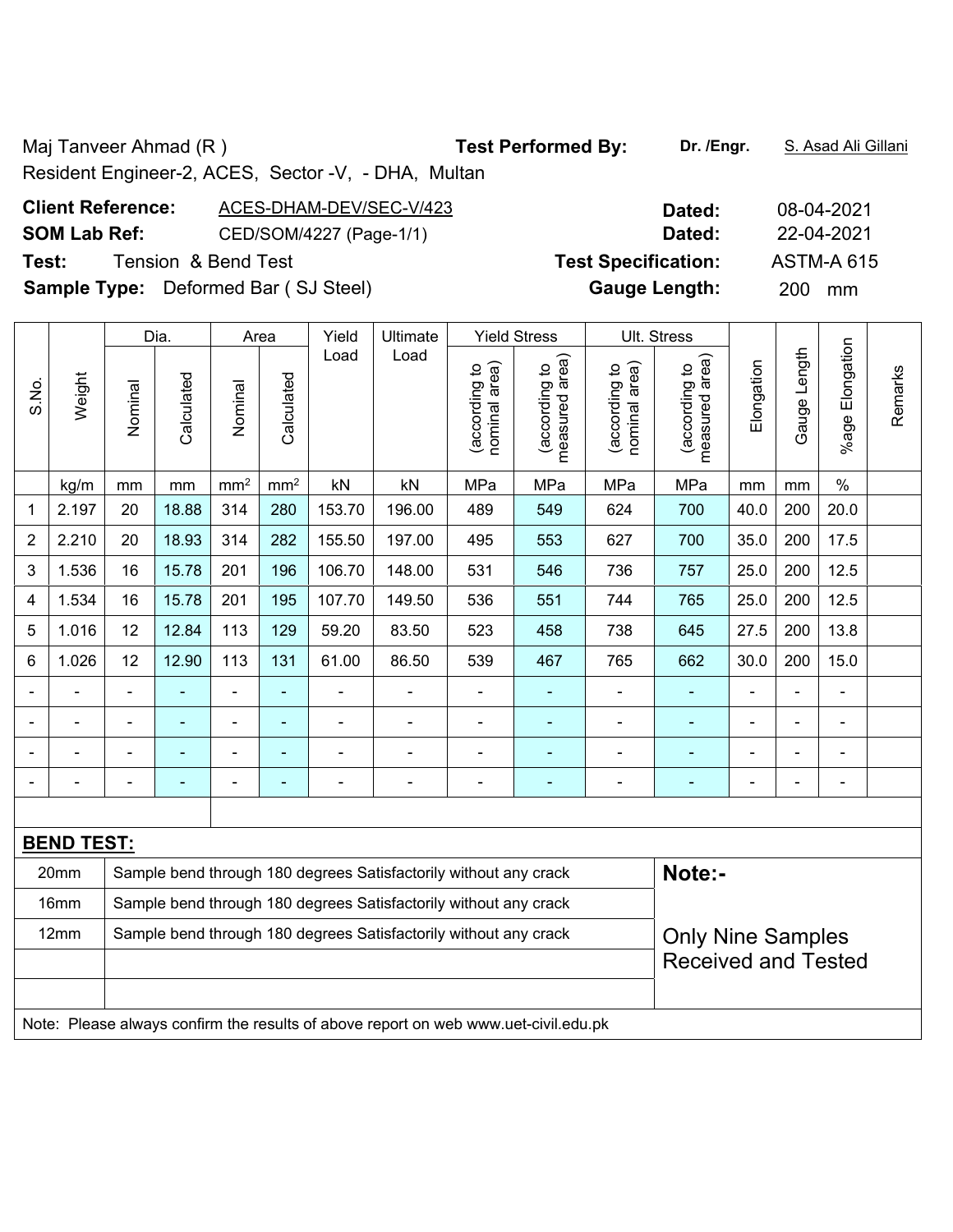Zubair Aziz Khan **Test Performed By: Dr. /Engr.** S. Asad Ali Gillani

Syed Brothers (Pvt) Ltd. DHA Lahore Cantt.

| <b>Client Reference:</b> | nil |
|--------------------------|-----|
|--------------------------|-----|

**Test:** Tension Test & Bend Test **Test Specification: Gauge Length:** 8 inch **Sample Type:** Deformed Bar

| <b>Client Reference:</b> | nil                                 |                            | <b>SOM Lab</b><br>Ref: | 4225 (Page-<br>1/1) |
|--------------------------|-------------------------------------|----------------------------|------------------------|---------------------|
| Dated:                   | 22-04-2021                          |                            | Dated:                 | 22-04-2021          |
| Test:                    | <b>Tension Test &amp; Bend Test</b> | <b>Test Specification:</b> | <b>ASTM-A-615</b>      |                     |

|                          |                   |                                                                                     | Dia.           |                 | Area            | Yield | Ultimate                                                         |                                | <b>Yield Stress</b>                |                                | Ult. Stress                     |                |                |                          |         |
|--------------------------|-------------------|-------------------------------------------------------------------------------------|----------------|-----------------|-----------------|-------|------------------------------------------------------------------|--------------------------------|------------------------------------|--------------------------------|---------------------------------|----------------|----------------|--------------------------|---------|
| S.No.                    | Weight            | Nominal                                                                             | Calculated     | Nominal         | Calculated      | Load  | Load                                                             | (according to<br>nominal area) | area)<br>(according to<br>measured | nominal area)<br>(according to | measured area)<br>(according to | Elongation     | Gauge Length   | Elongation<br>$%$ age    | Remarks |
|                          | lb/ft             | $\#$                                                                                | in             | in <sup>2</sup> | in <sup>2</sup> | Tons  | Tons                                                             | psi                            | psi                                | psi                            | psi                             | in             | in             | $\%$                     |         |
| 1                        | 1.559             | 6                                                                                   | 0.764          | 0.44            | 0.458           | 20.03 | 24.31                                                            | 100400                         | 96460                              | 121860                         | 117070                          | 1.00           | 8.0            | 12.5                     |         |
| $\overline{2}$           | 0.664             | $\overline{4}$                                                                      | 0.498          | 0.20            | 0.195           | 7.85  | 9.40                                                             | 86560                          | 88780                              | 103640                         | 106300                          | 1.10           | 8.0            | 13.8                     |         |
|                          |                   | ä,                                                                                  | $\blacksquare$ | $\blacksquare$  |                 | ä,    |                                                                  |                                |                                    | $\blacksquare$                 | ä,                              |                |                | Ē,                       |         |
|                          |                   | $\blacksquare$                                                                      | ä,             | $\blacksquare$  | $\blacksquare$  |       | $\blacksquare$                                                   | $\blacksquare$                 | $\blacksquare$                     | $\blacksquare$                 | $\blacksquare$                  | $\blacksquare$ |                | $\overline{\phantom{0}}$ |         |
|                          |                   |                                                                                     |                | $\blacksquare$  |                 |       |                                                                  |                                |                                    |                                |                                 |                |                | ٠                        |         |
|                          |                   |                                                                                     | $\blacksquare$ | $\blacksquare$  |                 |       | $\blacksquare$                                                   |                                |                                    | $\blacksquare$                 | $\blacksquare$                  | $\blacksquare$ | $\blacksquare$ | $\overline{\phantom{0}}$ |         |
| $\overline{\phantom{a}}$ |                   | $\overline{\phantom{0}}$                                                            | $\blacksquare$ | $\blacksquare$  | ٠               | -     | Ē,                                                               | ÷                              |                                    | $\blacksquare$                 | Ē.                              | $\blacksquare$ | $\blacksquare$ | ÷                        |         |
|                          |                   | $\blacksquare$                                                                      | $\blacksquare$ | $\blacksquare$  |                 | -     | ÷                                                                |                                |                                    | $\blacksquare$                 | ٠                               | $\blacksquare$ | ä,             | ÷                        |         |
|                          |                   |                                                                                     | ÷,             | $\blacksquare$  |                 |       | ÷,                                                               | $\qquad \qquad \blacksquare$   | $\blacksquare$                     | $\blacksquare$                 | ٠                               | $\blacksquare$ |                | Ē,                       |         |
|                          |                   |                                                                                     |                |                 |                 |       |                                                                  |                                |                                    |                                |                                 |                |                | ٠                        |         |
|                          |                   |                                                                                     |                |                 |                 |       |                                                                  |                                |                                    |                                |                                 |                |                |                          |         |
|                          | <b>BEND TEST:</b> |                                                                                     |                |                 |                 |       |                                                                  |                                |                                    |                                |                                 |                |                |                          |         |
|                          | #6                |                                                                                     |                |                 |                 |       | Sample bend through 180 degrees Satisfactorily without any crack |                                |                                    |                                | Note:-                          |                |                |                          |         |
|                          | #4                |                                                                                     |                |                 |                 |       | Sample bend through 180 degrees Satisfactorily without any crack |                                |                                    |                                |                                 |                |                |                          |         |
|                          |                   | <b>Only Four Samples</b><br><b>Received and Tested</b>                              |                |                 |                 |       |                                                                  |                                |                                    |                                |                                 |                |                |                          |         |
|                          |                   | Note: Please always confirm the results of above report on web www.uet-civil.edu.pk |                |                 |                 |       |                                                                  |                                |                                    |                                |                                 |                |                |                          |         |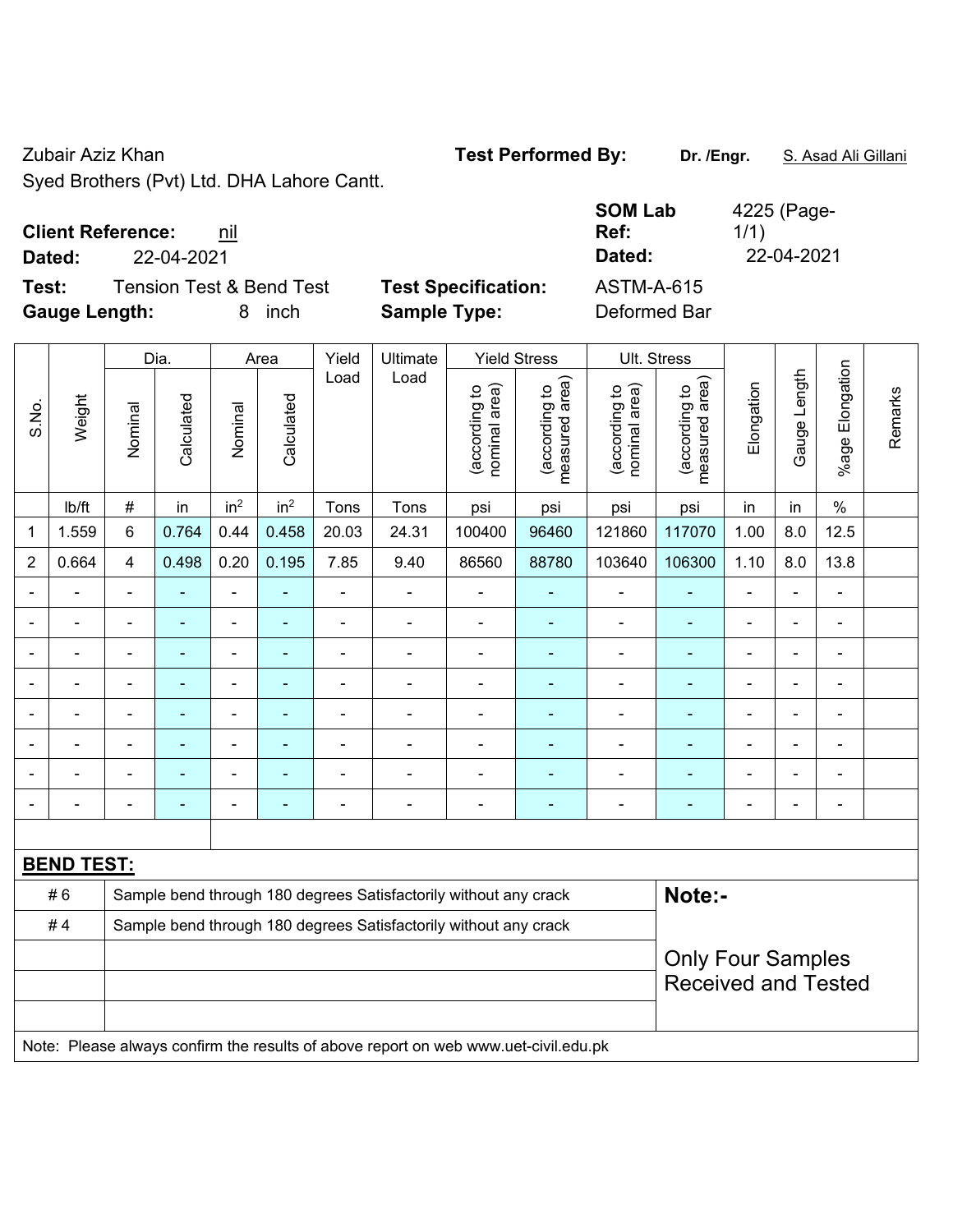Abuzar Saeed, SE **Test Performed By:** Dr. /Engr. **S. Asad Ali Gillani** Abuzar Saeed, SE C/O Director NIBGE, In-charge, WASO Office, NIBGE, Jang Road, Faisalabad

**Client Reference:** WASO-5(23)/2019 **SOM Lab Ref:**  1/1) **Dated:** 22-04-2021 **Dated:** 22-04-2021 **Test:** Tension Test & Bend Test **Test Specification:** ASTM-A-615 **Gauge Length:** 8 inch **Sample Type:** Deformed Bar

|                |                   |                          | Dia.           |                              | Area            | Yield          | <b>Ultimate</b>                                                                     |                                | <b>Yield Stress</b>             |                                | Ult. Stress                     |                            |                |                         |         |  |  |
|----------------|-------------------|--------------------------|----------------|------------------------------|-----------------|----------------|-------------------------------------------------------------------------------------|--------------------------------|---------------------------------|--------------------------------|---------------------------------|----------------------------|----------------|-------------------------|---------|--|--|
| S.No.          | Weight            | Nominal                  | Calculated     | Nominal                      | Calculated      | Load           | Load                                                                                | nominal area)<br>(according to | (according to<br>measured area) | nominal area)<br>(according to | measured area)<br>(according to | Elongation                 | Gauge Length   | Elongation<br>$%$ age I | Remarks |  |  |
|                | lb/ft             | #                        | in             | in <sup>2</sup>              | in <sup>2</sup> | Tons           | Tons                                                                                | psi                            | psi                             | psi                            | psi                             | in                         | in             | $\%$                    |         |  |  |
| 1              | 2.636             | 8                        | 0.993          | 0.79                         | 0.775           | 23.26          | 35.95                                                                               | 64940                          | 66200                           | 100370                         | 102310                          | 1.60                       | 8.0            | 20.0                    |         |  |  |
| $\overline{2}$ | 2.630             | 8                        | 0.992          | 0.79                         | 0.773           | 23.19          | 35.93                                                                               | 64740                          | 66170                           | 100320                         | 102520                          | 1.50                       | 8.0            | 18.8                    |         |  |  |
| 3              | 0.644             | 4                        | 0.491          | 0.20                         | 0.189           | 6.24           | 8.51                                                                                | 68800                          | 72800                           | 93860                          | 99330                           | 1.30                       | 8.0            | 16.3                    |         |  |  |
| 4              | 0.646             | 4                        | 0.492          | 0.20                         | 0.190           | 6.27           | 8.51                                                                                | 69130                          | 72770                           | 93860                          | 98800                           | 1.30                       | 8.0            | 16.3                    |         |  |  |
| ÷              |                   | $\blacksquare$           | ä,             | $\qquad \qquad \blacksquare$ | $\blacksquare$  | $\frac{1}{2}$  | ÷,                                                                                  | $\blacksquare$                 | $\blacksquare$                  | $\blacksquare$                 | ÷                               | $\blacksquare$             | ÷,             | $\blacksquare$          |         |  |  |
|                |                   | $\blacksquare$           | ä,             | $\blacksquare$               | $\blacksquare$  | $\blacksquare$ | $\blacksquare$                                                                      | $\overline{a}$                 | $\blacksquare$                  | $\blacksquare$                 | ä,                              | $\overline{a}$             | L,             | $\blacksquare$          |         |  |  |
|                | $\blacksquare$    | $\blacksquare$           | ÷              | $\qquad \qquad \blacksquare$ | $\blacksquare$  | $\blacksquare$ | $\blacksquare$                                                                      | $\overline{a}$                 | $\blacksquare$                  | $\overline{a}$                 | $\blacksquare$                  | $\overline{\phantom{a}}$   | L,             | $\blacksquare$          |         |  |  |
|                |                   |                          | $\blacksquare$ | $\blacksquare$               | ÷               | $\blacksquare$ | $\blacksquare$                                                                      | L,                             | ۰                               |                                | Ē.                              |                            |                | L,                      |         |  |  |
|                |                   |                          |                |                              |                 |                |                                                                                     |                                |                                 |                                |                                 |                            |                |                         |         |  |  |
|                |                   | $\overline{\phantom{0}}$ | ۰              | $\blacksquare$               | ۳               |                | $\blacksquare$                                                                      | ۰                              | ۰                               | $\qquad \qquad \blacksquare$   | ٠                               | $\blacksquare$             | $\blacksquare$ | $\blacksquare$          |         |  |  |
|                |                   |                          |                |                              |                 |                |                                                                                     |                                |                                 |                                |                                 |                            |                |                         |         |  |  |
|                | <b>BEND TEST:</b> |                          |                |                              |                 |                |                                                                                     |                                |                                 |                                |                                 |                            |                |                         |         |  |  |
|                | #8                |                          |                |                              |                 |                | Sample bend through 180 degrees Satisfactorily without any crack                    |                                |                                 |                                | Note:-                          |                            |                |                         |         |  |  |
|                | #4                |                          |                |                              |                 |                | Sample bend through 180 degrees Satisfactorily without any crack                    |                                |                                 |                                |                                 |                            |                |                         |         |  |  |
|                |                   |                          |                |                              |                 |                |                                                                                     |                                |                                 |                                | <b>Only Six Samples</b>         |                            |                |                         |         |  |  |
|                |                   |                          |                |                              |                 |                |                                                                                     |                                |                                 |                                |                                 | <b>Received and Tested</b> |                |                         |         |  |  |
|                |                   |                          |                |                              |                 |                |                                                                                     |                                |                                 |                                |                                 |                            |                |                         |         |  |  |
|                |                   |                          |                |                              |                 |                | Note: Please always confirm the results of above report on web www.uet-civil.edu.pk |                                |                                 |                                |                                 |                            |                |                         |         |  |  |

4226 (Page-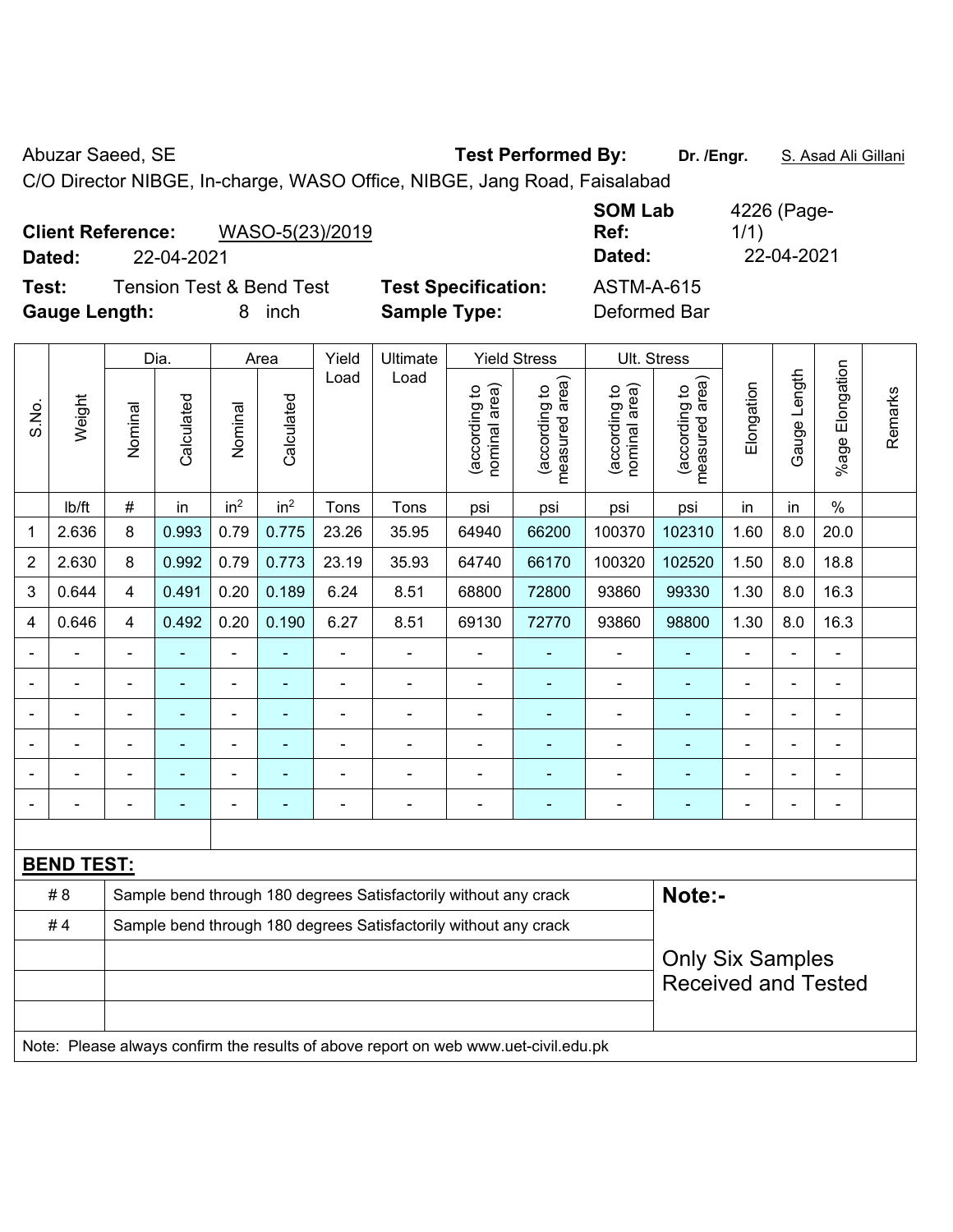M. Nadeem Zafarullah **Test Performed By:** Dr. /Engr. **S. Asad Ali Gillani** 

Incharge (Civil) For Managing Director, Sui Northern Gas Pipelines Ltd. Lahore

| <b>Client Reference:</b><br>22-04-2021<br>Dated: | CC/Room/W.R/Mul-T/01 |                                                   | <b>SOM Lab</b><br>Ref:<br>Dated:  | 4228(Page-<br>1/1)<br>22-04-2021 |
|--------------------------------------------------|----------------------|---------------------------------------------------|-----------------------------------|----------------------------------|
| Tension Test<br>Test:<br><b>Gauge Length:</b>    | inch                 | <b>Test Specification:</b><br><b>Sample Type:</b> | <b>ASTM-A-615</b><br>Deformed Bar |                                  |

|                |                   |                                                                                     | Dia.                   |                 | Area            | Yield          | Ultimate                 |                                | <b>Yield Stress</b>             |                                | Ult. Stress                     |                |                |                           |         |
|----------------|-------------------|-------------------------------------------------------------------------------------|------------------------|-----------------|-----------------|----------------|--------------------------|--------------------------------|---------------------------------|--------------------------------|---------------------------------|----------------|----------------|---------------------------|---------|
| S.No.          | Weight            | Nominal                                                                             | Calculated             | Nominal         | Calculated      | Load           | Load                     | nominal area)<br>(according to | measured area)<br>(according to | nominal area)<br>(according to | (according to<br>measured area) | Elongation     | Gauge Length   | Elongation<br>$%$ age $ $ | Remarks |
|                | lb/ft             | $\#$                                                                                | in                     | in <sup>2</sup> | in <sup>2</sup> | Tons           | Tons                     | psi                            | psi                             | psi                            | psi                             | in             | in             | $\%$                      |         |
| $\mathbf{1}$   | 1.688             | 6                                                                                   | 0.795                  | 0.44            | 0.496           | 17.66          | 21.71                    | 88500                          | 78510                           | 108830                         | 96550                           | 1.30           | 8.0            | 16.3                      |         |
| $\overline{c}$ | 1.688             | 6                                                                                   | 0.795                  | 0.44            | 0.496           | 17.48          | 21.87                    | 87630                          | 77740                           | 109600                         | 97230                           | 1.50           | 8.0            | 18.8                      |         |
| 3              | 0.592             | $\overline{\mathbf{4}}$                                                             | 0.471                  | 0.20            | 0.174           | 7.08           | 8.18                     | 78130                          | 89800                           | 90150                          | 103620                          | 1.10           | 8.0            | 13.8                      |         |
| 4              | 0.593             | 4                                                                                   | 0.471                  | 0.20            | 0.174           | 7.03           | 8.15                     | 77560                          | 89150                           | 89930                          | 103370                          | 1.10           | 8.0            | 13.8                      |         |
| $\blacksquare$ | $\blacksquare$    | $\blacksquare$                                                                      | $\blacksquare$         | $\blacksquare$  | $\blacksquare$  | $\blacksquare$ | $\blacksquare$           | $\blacksquare$                 | $\overline{\phantom{a}}$        | $\blacksquare$                 | $\blacksquare$                  | $\blacksquare$ | $\blacksquare$ | $\blacksquare$            |         |
| $\blacksquare$ | $\blacksquare$    | ä,                                                                                  | $\blacksquare$         | $\blacksquare$  | $\blacksquare$  | ÷,             | $\blacksquare$           | $\blacksquare$                 | $\blacksquare$                  | ÷,                             | ÷,                              | $\blacksquare$ | ä,             | $\blacksquare$            |         |
| $\blacksquare$ | $\blacksquare$    | $\blacksquare$                                                                      | ä,                     | ä,              |                 | $\blacksquare$ | $\blacksquare$           | $\blacksquare$                 | $\blacksquare$                  | $\blacksquare$                 | $\blacksquare$                  | $\blacksquare$ | $\blacksquare$ | $\blacksquare$            |         |
|                |                   |                                                                                     | $\blacksquare$         |                 |                 |                |                          |                                |                                 |                                |                                 |                | $\blacksquare$ | $\blacksquare$            |         |
| $\blacksquare$ |                   |                                                                                     |                        |                 |                 |                |                          |                                |                                 |                                |                                 |                |                |                           |         |
| $\blacksquare$ |                   | $\blacksquare$                                                                      | $\blacksquare$         | ٠               | $\blacksquare$  | $\blacksquare$ | $\overline{\phantom{0}}$ | $\overline{\phantom{0}}$       | $\overline{\phantom{a}}$        | $\blacksquare$                 | $\overline{\phantom{0}}$        | $\blacksquare$ | $\overline{a}$ | $\overline{\phantom{a}}$  |         |
|                |                   |                                                                                     |                        |                 |                 |                |                          |                                |                                 |                                |                                 |                |                |                           |         |
|                | <b>BEND TEST:</b> |                                                                                     |                        |                 |                 |                |                          |                                |                                 |                                |                                 |                |                |                           |         |
|                | $\overline{a}$    |                                                                                     | No Bend test performed |                 |                 |                |                          |                                |                                 |                                | Note:-                          |                |                |                           |         |
|                |                   |                                                                                     |                        |                 |                 |                |                          |                                |                                 |                                |                                 |                |                |                           |         |
|                |                   |                                                                                     |                        |                 |                 |                |                          |                                |                                 |                                | <b>Only Four Samples</b>        |                |                |                           |         |
|                |                   |                                                                                     |                        |                 |                 |                |                          |                                |                                 |                                | <b>Received and Tested</b>      |                |                |                           |         |
|                |                   | Note: Please always confirm the results of above report on web www.uet-civil.edu.pk |                        |                 |                 |                |                          |                                |                                 |                                |                                 |                |                |                           |         |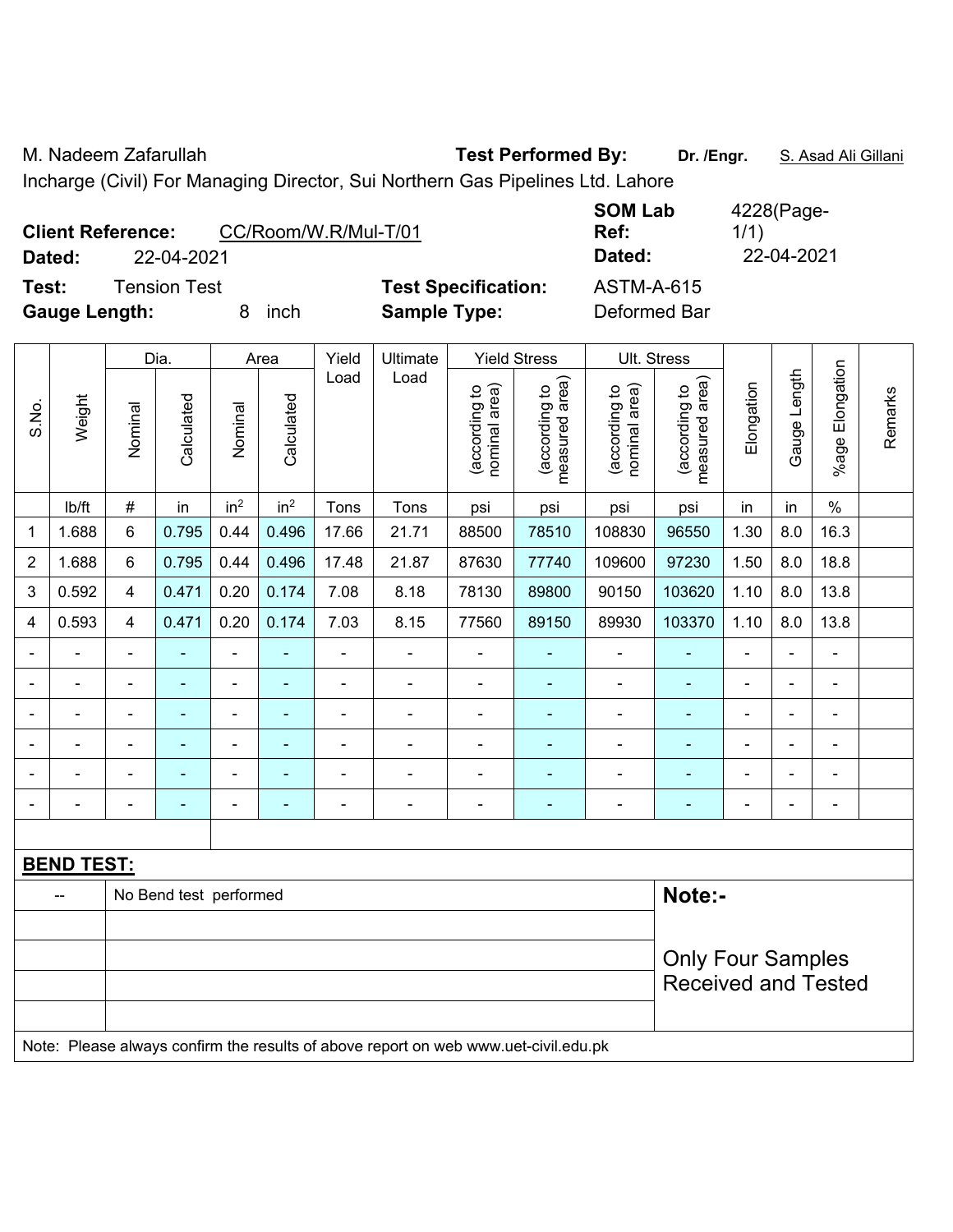Shahid Engineers, **Test Performed By:** Dr. /Engr.

Gillani

Engineering & Contractprs, Faisalabad (Site Apex Mall )

| <b>Client Reference:</b> | nil |
|--------------------------|-----|
|--------------------------|-----|

**Test:** Tension Test & Bend Test **Test Specification:** ASTM-A-615 **Gauge Length:** 8 inch **Sample Type:** Deformed Bar

**SOM Lab Ref:**  4229(Page-1/1) **Dated:** 21-04-2021 **Dated:** 22-04-2021

|                |                   |                            | Dia.           |                 | Area                     | Yield | Ultimate                                                                            |                                | <b>Yield Stress</b>             |                                | Ult. Stress                     |                |                |                          | Remarks |
|----------------|-------------------|----------------------------|----------------|-----------------|--------------------------|-------|-------------------------------------------------------------------------------------|--------------------------------|---------------------------------|--------------------------------|---------------------------------|----------------|----------------|--------------------------|---------|
| S.No.          | Weight            | Nominal                    | Calculated     | Nominal         | Calculated               | Load  | Load                                                                                | nominal area)<br>(according to | (according to<br>measured area) | (according to<br>nominal area) | (according to<br>measured area) | Elongation     | Gauge Length   | Elongation<br>%age I     |         |
|                | lb/ft             | $\#$                       | in             | in <sup>2</sup> | in <sup>2</sup>          | Tons  | Tons                                                                                | psi                            | psi                             | psi                            | psi                             | in             | in             | $\frac{0}{0}$            |         |
| 1              | 2.612             | 8                          | 0.989          | 0.79            | 0.768                    | 27.54 | 36.24                                                                               | 76900                          | 79100                           | 101170                         | 104070                          | 1.50           | 8.0            | 18.8                     |         |
| $\overline{2}$ | 1.503             | 6                          | 0.750          | 0.44            | 0.442                    | 15.57 | 19.27                                                                               | 78020                          | 77670                           | 96570                          | 96130                           | 1.10           | 8.0            | 13.8                     |         |
| 3              | 0.577             | $\overline{4}$             | 0.465          | 0.20            | 0.170                    | 6.57  | 7.70                                                                                | 72510                          | 85300                           | 84870                          | 99850                           | 1.00           | 8.0            | 12.5                     |         |
|                |                   |                            |                | $\blacksquare$  |                          |       |                                                                                     |                                |                                 |                                |                                 |                |                | ÷                        |         |
|                |                   | $\blacksquare$             | $\blacksquare$ | $\blacksquare$  | $\overline{\phantom{a}}$ | ä,    | $\frac{1}{2}$                                                                       |                                | $\blacksquare$                  | $\blacksquare$                 | ÷                               | $\blacksquare$ | $\blacksquare$ | $\blacksquare$           |         |
|                |                   |                            | ÷              | $\blacksquare$  |                          |       | $\blacksquare$                                                                      |                                | $\blacksquare$                  | $\blacksquare$                 | ÷                               |                | ÷,             | $\overline{\phantom{a}}$ |         |
|                |                   | $\blacksquare$             | $\blacksquare$ | $\blacksquare$  | $\blacksquare$           | ÷     | $\blacksquare$                                                                      | ä,                             | $\blacksquare$                  | $\blacksquare$                 | ÷                               | $\blacksquare$ | $\overline{a}$ | $\blacksquare$           |         |
|                |                   |                            |                | $\blacksquare$  |                          |       |                                                                                     |                                | ۰                               |                                |                                 |                |                | L,                       |         |
|                |                   |                            |                |                 |                          |       |                                                                                     |                                |                                 |                                |                                 |                |                |                          |         |
|                |                   |                            |                | $\blacksquare$  | $\overline{\phantom{a}}$ |       | $\blacksquare$                                                                      | $\overline{\phantom{0}}$       | ۰                               | $\blacksquare$                 | ۰                               |                | $\blacksquare$ | $\blacksquare$           |         |
|                |                   |                            |                |                 |                          |       |                                                                                     |                                |                                 |                                |                                 |                |                |                          |         |
|                | <b>BEND TEST:</b> |                            |                |                 |                          |       |                                                                                     |                                |                                 |                                |                                 |                |                |                          |         |
|                | # 8               |                            |                |                 |                          |       | Sample bend through 180 degrees Satisfactorily without any crack                    |                                |                                 |                                | Note:-                          |                |                |                          |         |
|                | #6                |                            |                |                 |                          |       | Sample bend through 180 degrees Satisfactorily without any crack                    |                                |                                 |                                |                                 |                |                |                          |         |
|                | #4                |                            |                |                 |                          |       | Sample bend through 180 degrees Satisfactorily without any crack                    |                                |                                 |                                | <b>Only Six Samples</b>         |                |                |                          |         |
|                |                   | <b>Received and Tested</b> |                |                 |                          |       |                                                                                     |                                |                                 |                                |                                 |                |                |                          |         |
|                |                   |                            |                |                 |                          |       |                                                                                     |                                |                                 |                                |                                 |                |                |                          |         |
|                |                   |                            |                |                 |                          |       | Note: Please always confirm the results of above report on web www.uet-civil.edu.pk |                                |                                 |                                |                                 |                |                |                          |         |

S. Asasd Ali